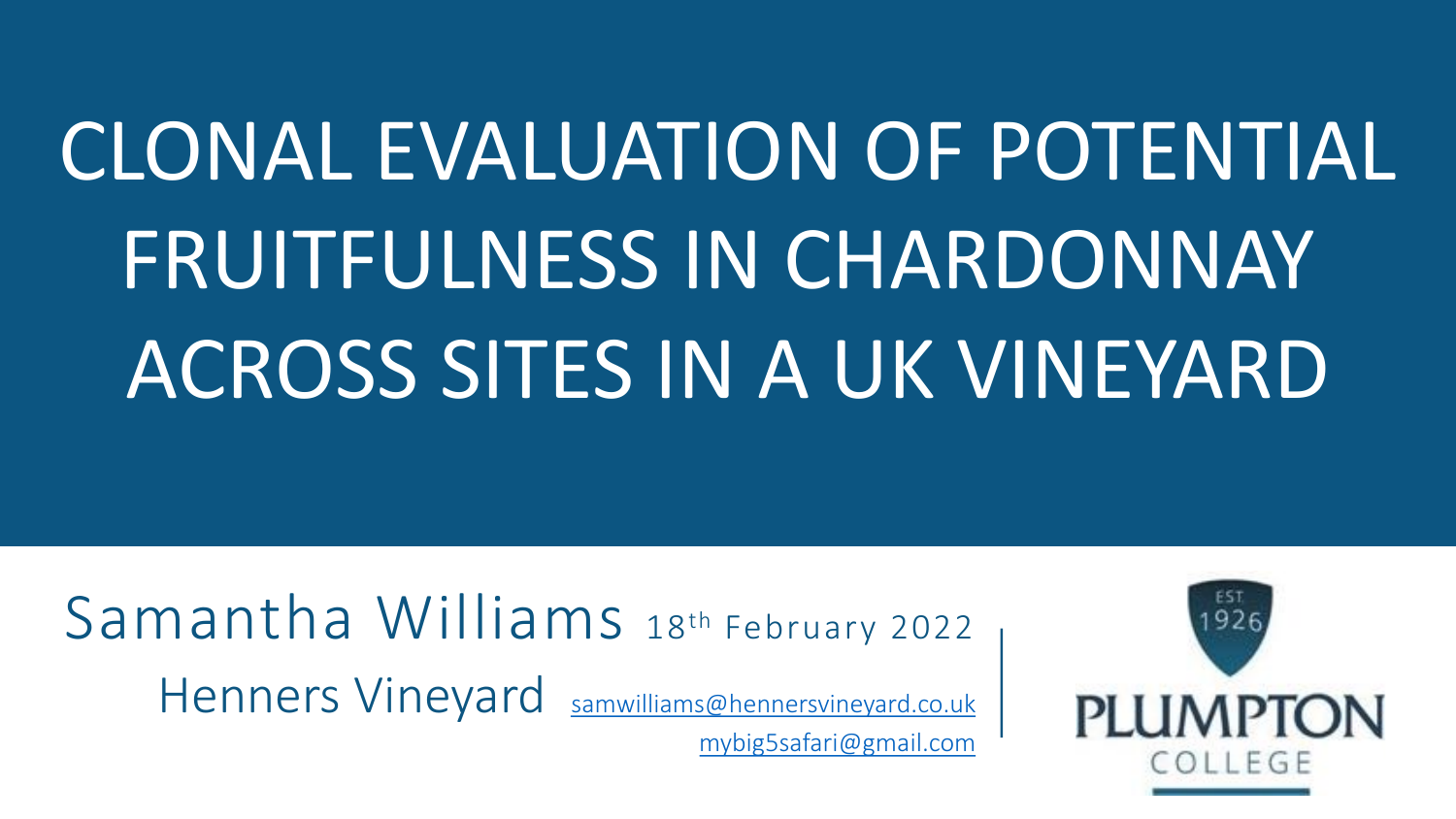### Bud fertility is the first indicator of yield variation



The reproductive cycle of the grapevine spans two seasons and the formation of inflorescences (flower clusters) clearly defined by 3 stages:

*i) Initiation ii) formation of inflorescence and tendril primordia*

*iii) differentiation of flowers* (Pratt, 1971; Srinivasan and Mullins, 1981; Vasconcelos et al., 2009)



*Figure 1: Reproductive phenology of the grapevine (Carmona, 2008)*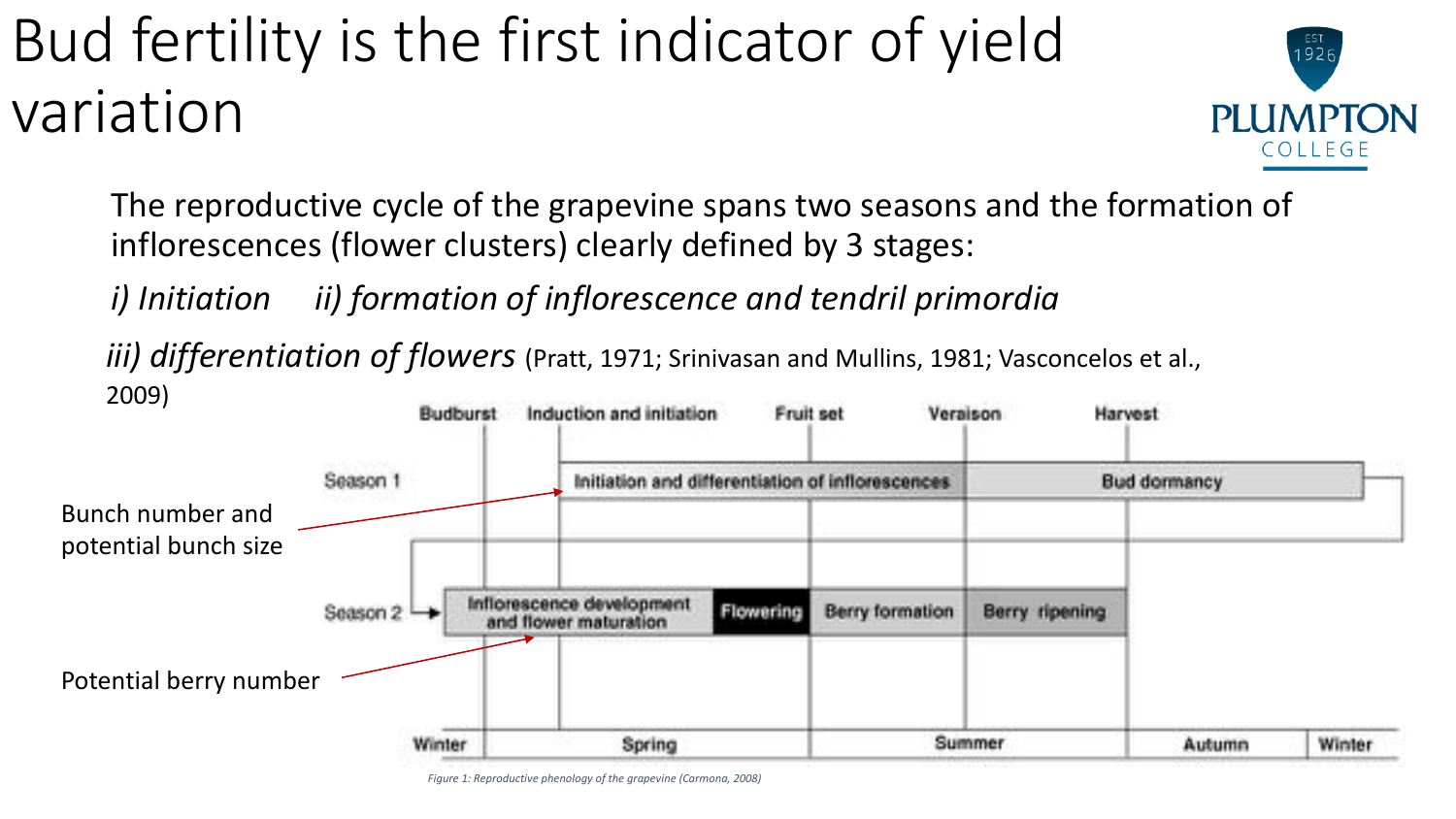## Bud fruitfulness is influenced by biotic and abiotic factors



**Biotic** 

**Cultivar** Node position

Clone?

Abiotic

Canopy architecture Rootstock

Light

**Temperature** 

Vigour

(Cox et al., 2012; Vasconcelos et al., 2009; May, 2000)



*Fig 2: Cross section of a Riesling compound bud*



*Cross section of a Riesling primary bud*



*Cross section of a Chardonnay primary bud*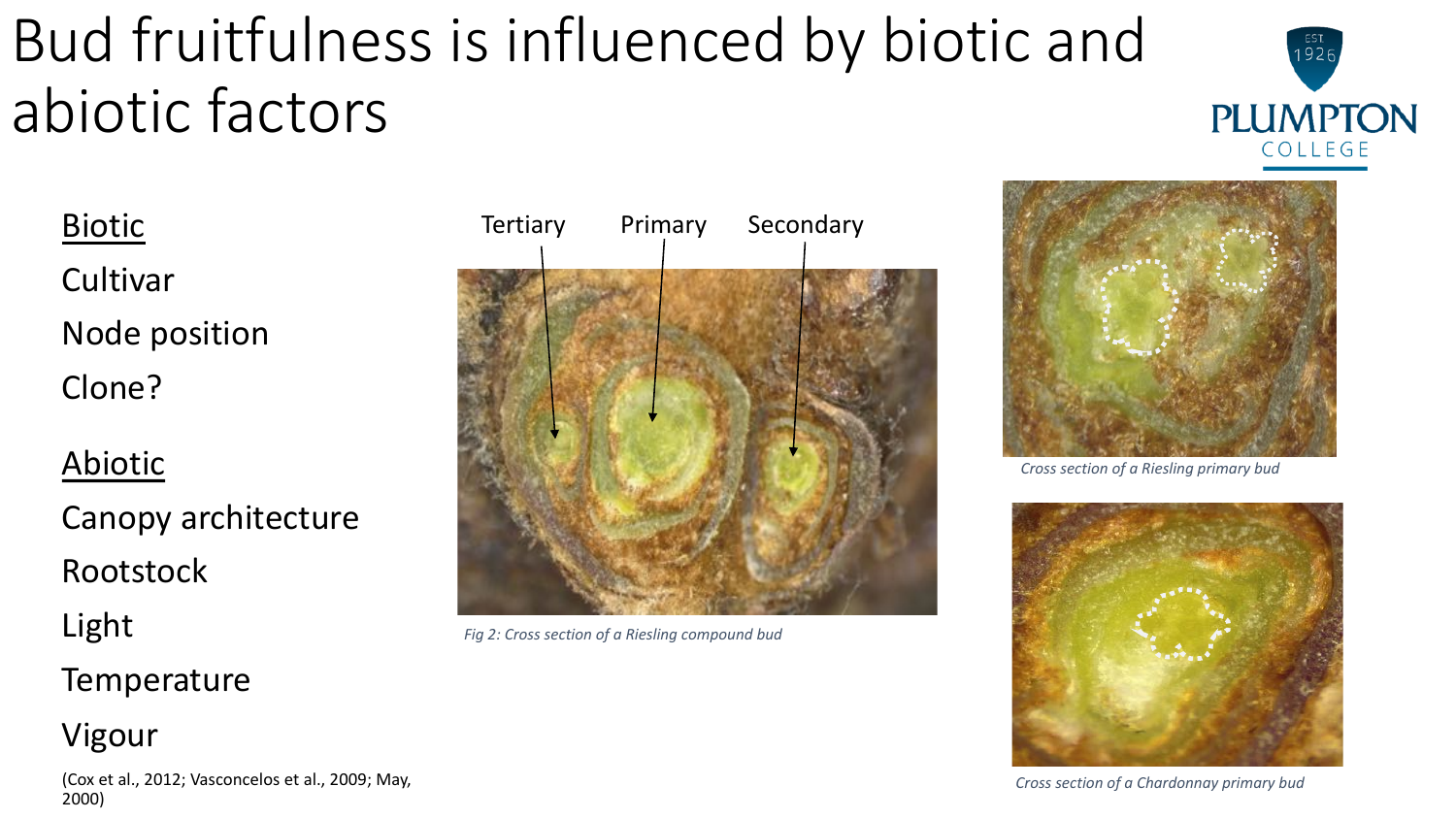## Clonal variation in the context of fertility is hitherto unstudied



Clonal studies of Pinot Noir and Chardonnay published in all major sparkling wine regions (Anderson et al., 2008a; b; Mercado-Martín, Wolpert and Smith, 2006; Reynolds et al., 2004a)

Fertility studies in California investigated methods of assessing fruitfulness (Sánchez and Dokoozlian, 2005).

### **Aims**

Investigate clonal variability in the context of fertility

Express fertility along the cane pertaining to bunch number and size

Establish a statistical reference for further research into flowering and fruit-set in Chardonnay in the UK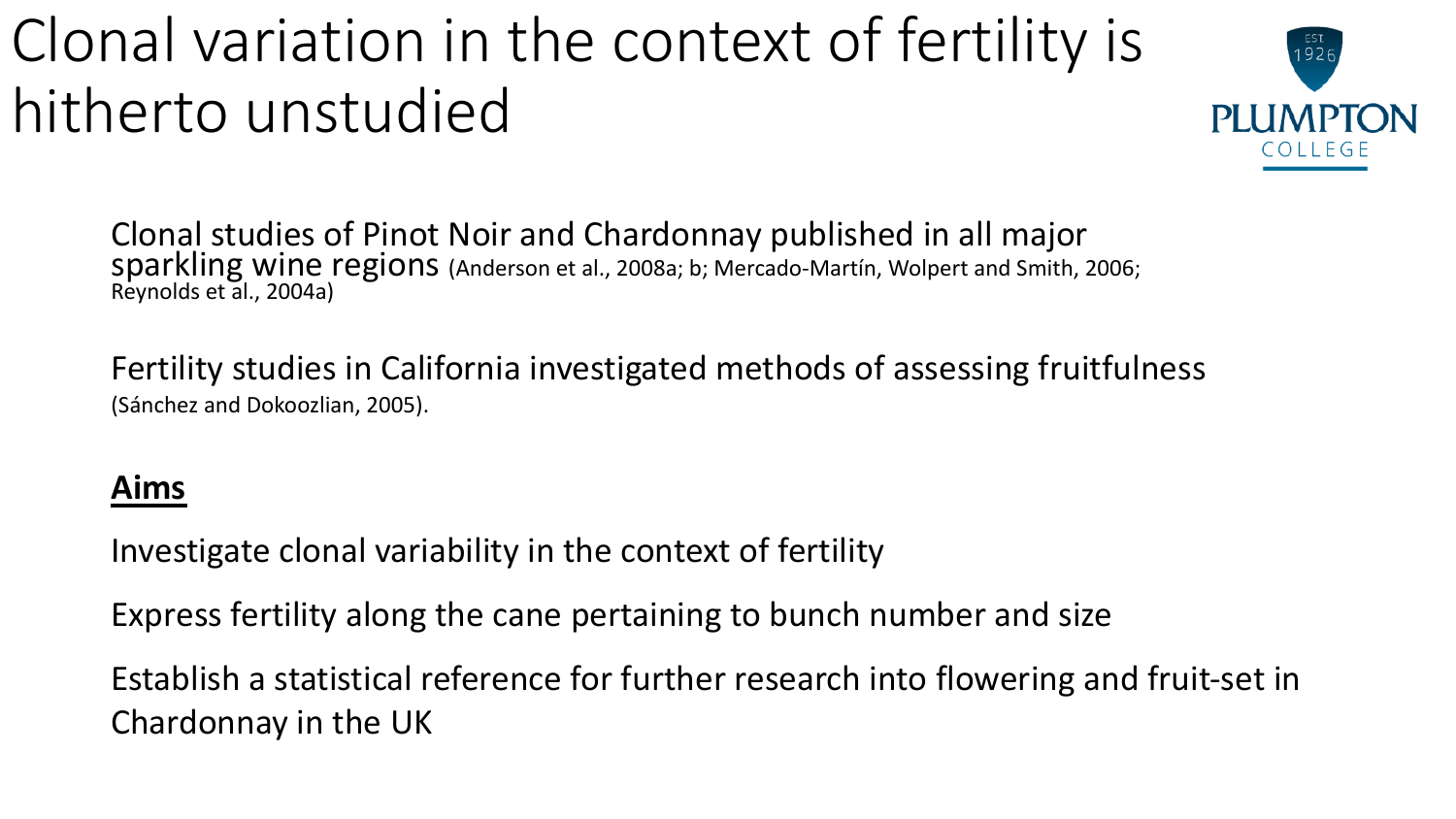### Under the microscope



Clones 75 and 95 chosen across two different sites

Buds 1-10 divided and dissected perpendicular to the apex

Primordia number and size recorded

Incidence of Primary Bud Necrosis recorded

Cane mass, length and diameter recorded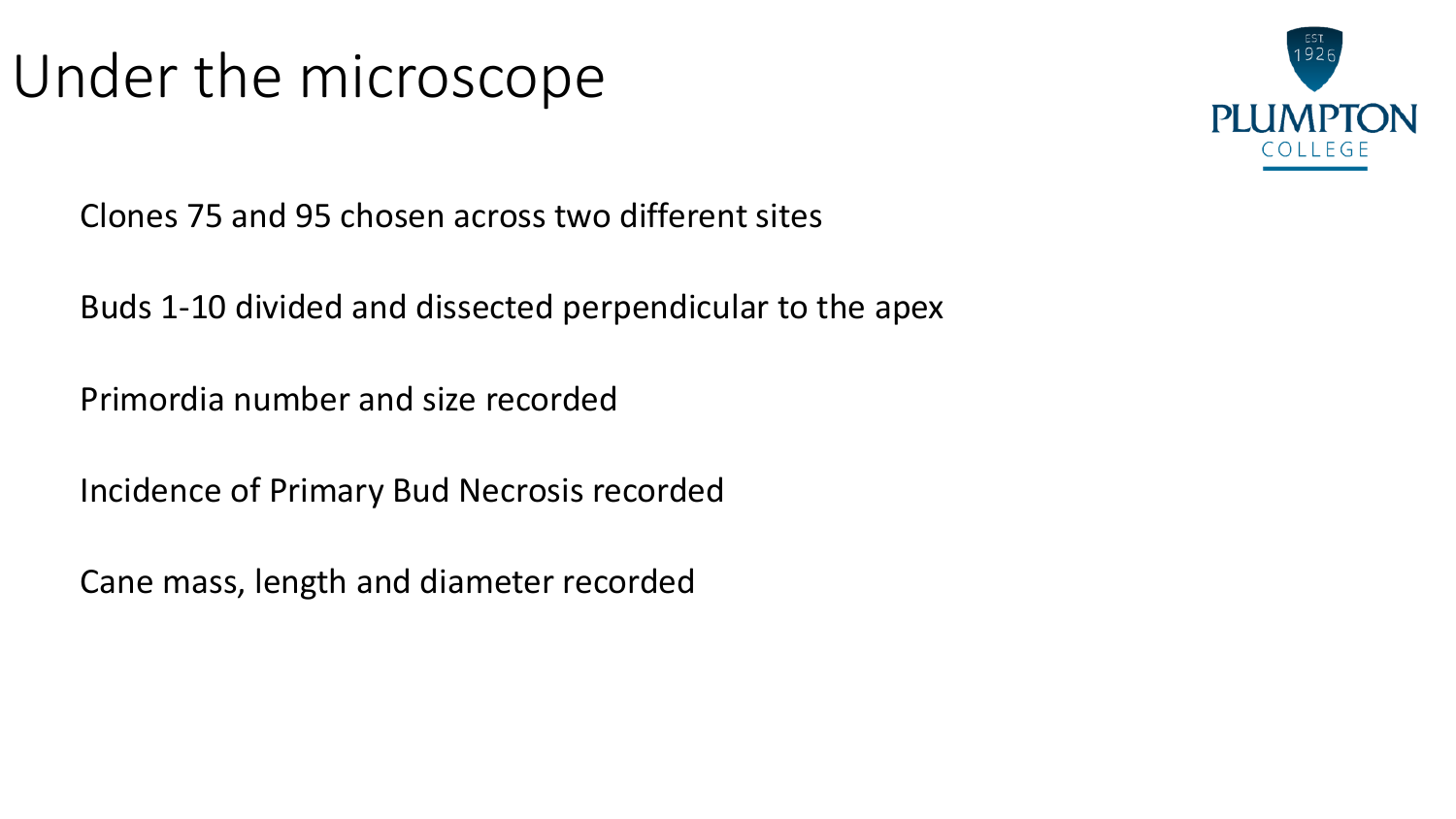### Under the Microscope (2)





- Leaf primordia
- Inflorescence primordia
- Shoot apex
- Bud scales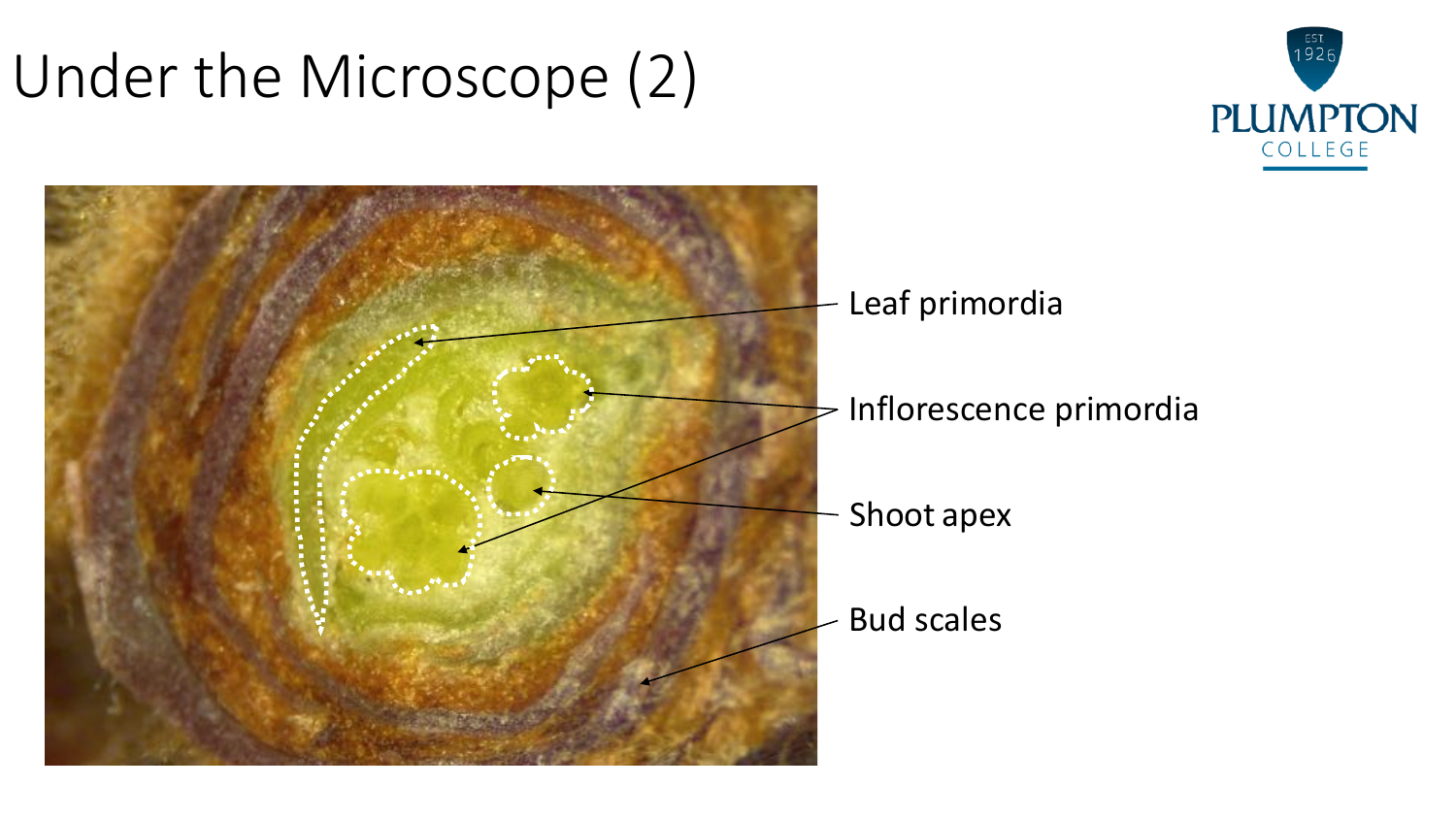# Node position highly significant on fertility

1.6 No. of Inflorescence Primordia No. of Inflorescence Primordia $1.4$  $\times$  $1.2$  $1.0 0.8$ 0.6 Node Number  $^{75}_{95}$ average I.s.d. (5%)

Fertility is lowest and nodes 1-3 in both clones

Clone 75: IP number increases linearly to node 8

Clone 95: IP number increases linearly to bud 10

IP size:node varied between clones



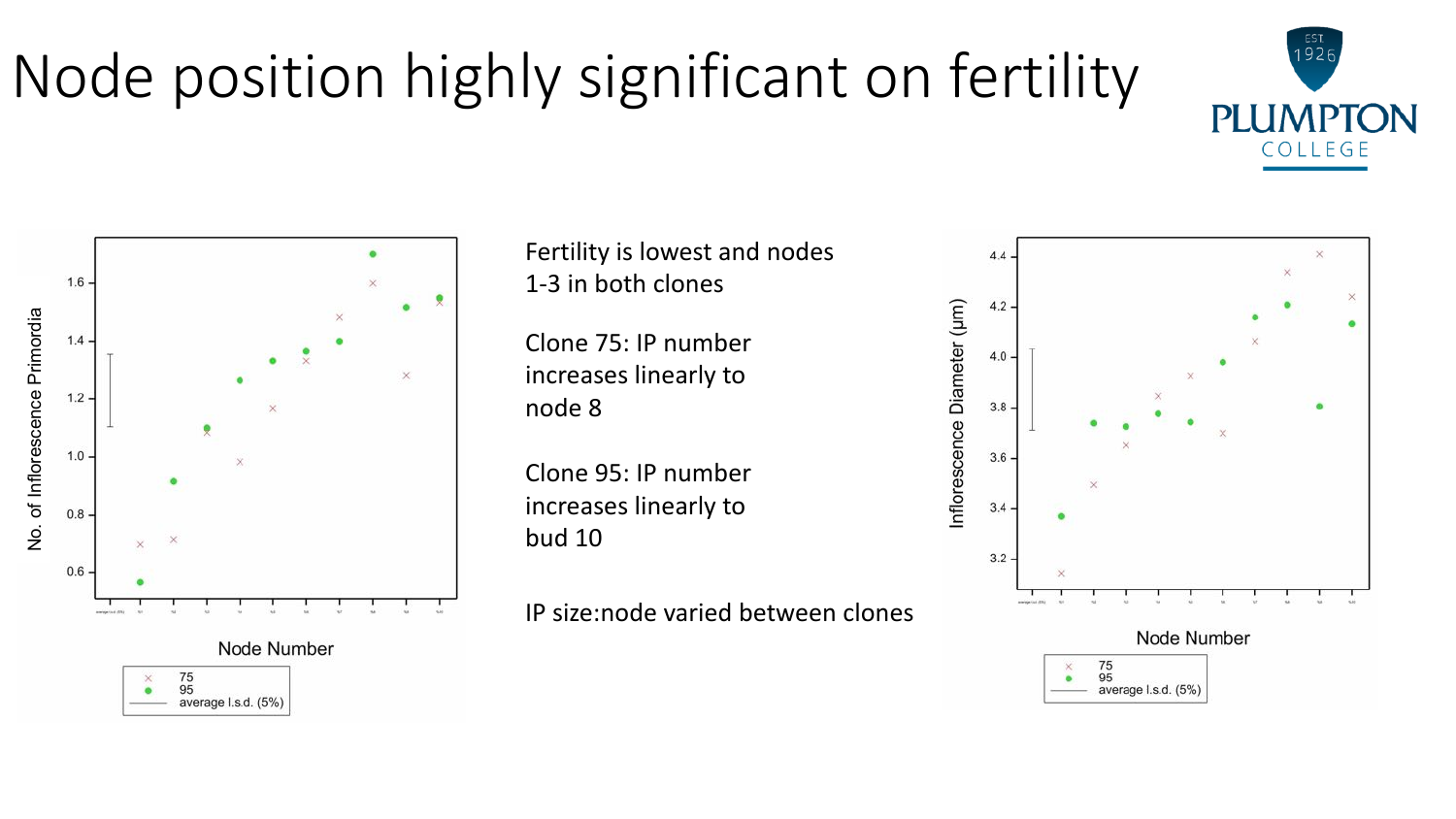### Results will enable further research opportunities



Low yields from basal buds preclude us from spur pruning Chardonnay

Technique successfully assessed potential fruitfulness and primordia size

Produced a statistical platform to assess correlation between primordia size, flower number and fruit set

Investigation into fertility beyond node 10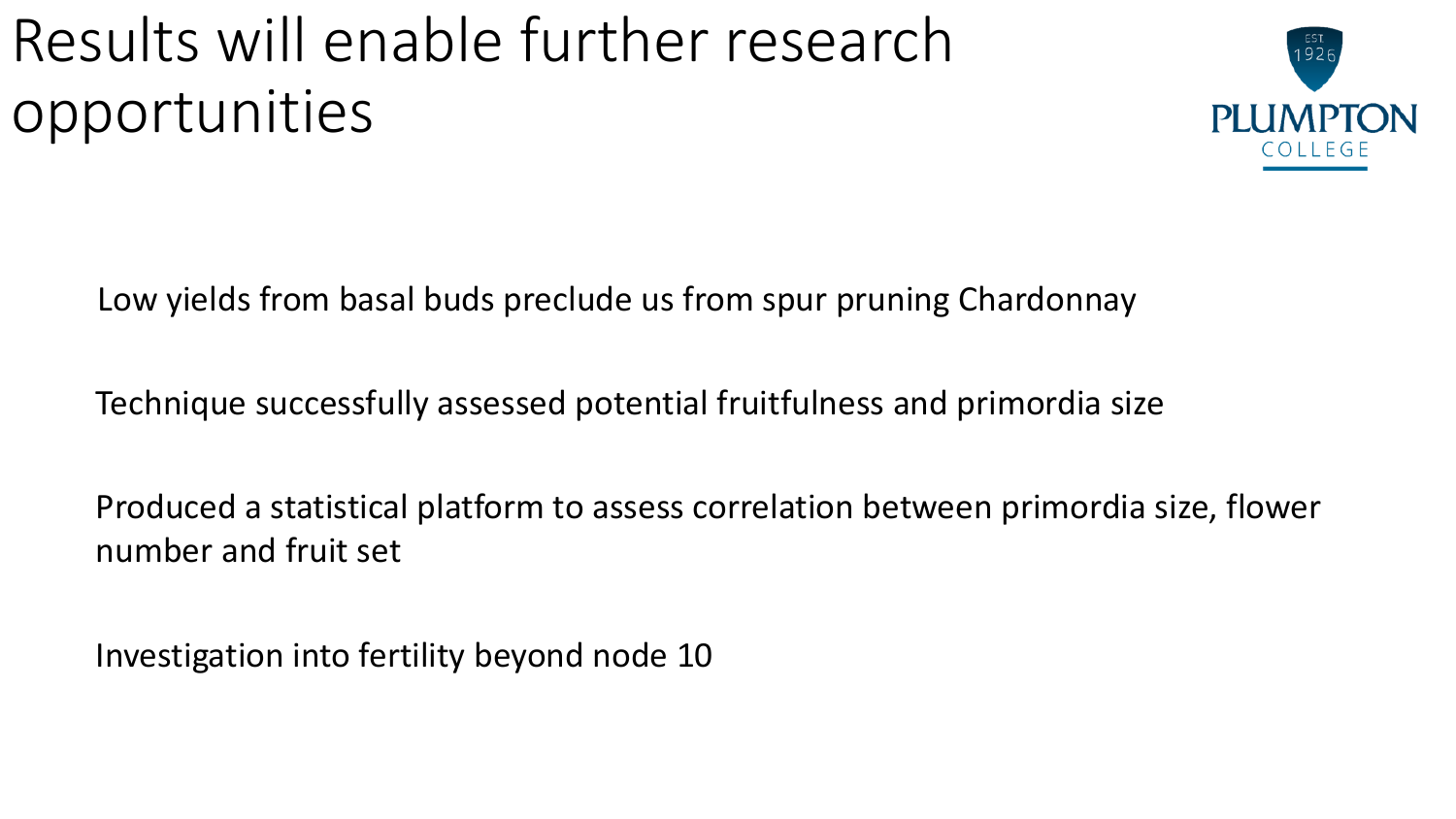### Industry implications



Assess fertility in other cultivars

Is there a link between IP size and flower number?

Help understand fluctuating yields in UK

Check for levels of Primary Bud Necrosis and bud eating mites

Explore differences between other clones